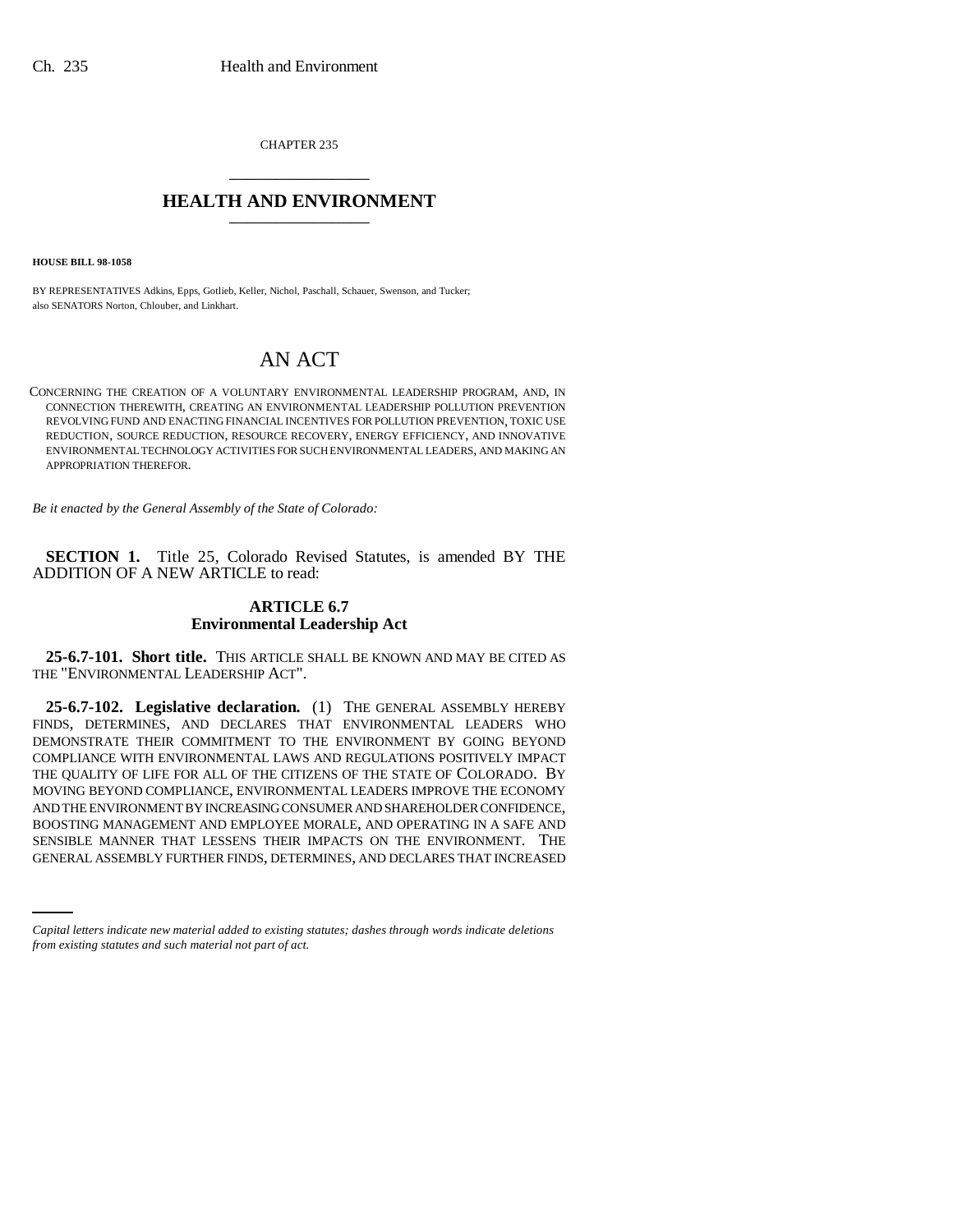USE OF POLLUTION PREVENTION STRATEGIES, MORE COST-EFFECTIVE OPTIONS FOR COMPLIANCE WITH ENVIRONMENTAL LAWS, AND REDUCTION IN OCCURRENCES OF NONCOMPLIANCE WITH ENVIRONMENTAL LAWS CAN BE ACHIEVED THROUGH THE ESTABLISHMENT AND IMPLEMENTATION OF A VOLUNTARY ENVIRONMENTAL LEADERSHIP PROGRAM PURSUANT TO THIS ARTICLE.

(2) THE GENERAL ASSEMBLY FURTHER FINDS, DETERMINES, AND DECLARES THAT SUCH VOLUNTARY PROGRAM SHOULD PROVIDE ENTITIES WITH THE OPPORTUNITY TO ENTER INTO AN AGREEMENT WITH THE COLORADO DEPARTMENT OF PUBLIC HEALTH AND ENVIRONMENT THROUGH WHICH THE DEPARTMENT SHALL ADMINISTER FINANCIAL AND OTHER BENEFITS TO THE PARTICIPATING ENTITIES THAT COMPLY WITH A PRESCRIBED NUMBER OF PROGRAM ELEMENTS ESTABLISHED BY THE EXECUTIVE DIRECTOR OF THE DEPARTMENT DESIGNED TO REDUCE THE ADVERSE ENVIRONMENTAL IMPACTS OF THE ENTITY BEYOND THAT WHICH WOULD BE ACHIEVED BY COMPLIANCE WITH ENVIRONMENTAL LAWS AND PERMITS ALONE.

(3) THE GENERAL ASSEMBLY FINDS, DETERMINES, AND DECLARES THAT ENVIRONMENTAL LEADERS SHOULD BE GRANTED FINANCIAL INCENTIVES FOR POLLUTION PREVENTION, TOXIC USE REDUCTION, SOURCE REDUCTION, RESOURCE RECOVERY, ENERGY EFFICIENCY, AND INNOVATIVE ENVIRONMENTAL TECHNOLOGY INVESTMENTS THAT TAKE THE ENTITY BEYOND COMPLIANCE WITH STATE AND FEDERAL ENVIRONMENTAL LAWS AND PERMITS.

(4) THE GENERAL ASSEMBLY FURTHER FINDS, DETERMINES, AND DECLARES THAT NOTHING IN THIS ARTICLE SHALL BE CONSTRUED AS REQUIRING ANY ENTITY IN COLORADO TO PARTICIPATE IN ANY ENVIRONMENTAL LEADERSHIP PROGRAM ESTABLISHED UNDER THIS ARTICLE.

**25-6.7-103. Definitions.** AS USED IN THIS ARTICLE, UNLESS THE CONTEXT OTHERWISE REQUIRES:

(1) "ADVISORY BOARD" MEANS THE POLLUTION PREVENTION ADVISORY BOARD CREATED IN SECTION 25-16.5-104.

(2) "DEPARTMENT" MEANS THE DEPARTMENT OF PUBLIC HEALTH AND ENVIRONMENT CREATED IN SECTION 25-1-102.

(3) "ENTITY" MEANS ANY FACILITY OF A CORPORATION, PARTNERSHIP, SOLE PROPRIETORSHIP, MUNICIPALITY, COUNTY, CITY AND COUNTY, OR SPECIAL DISTRICT LOCATED AND DOING BUSINESS IN COLORADO; EXCEPT THAT NO FACILITY THAT APPLIES FOR THE PROGRAM AND IS PART OF A CORPORATION, PARTNERSHIP, SOLE PROPRIETORSHIP, MUNICIPALITY, COUNTY, CITY AND COUNTY, OR SPECIAL DISTRICT THAT HAS OTHER COLORADO FACILITIES SHALL BE ELIGIBLE FOR THE PROGRAM UNLESS ALL OF THE SAID COLORADO FACILITIES ARE IN COMPLIANCE WITH APPLICABLE COLORADO AND FEDERAL ENVIRONMENTAL LAWS AND REGULATIONS.

(4) "ENVIRONMENTAL LEADER" MEANS ANY ENTITY THAT HAS COMPLIED WITH THE MANDATORY ELEMENTS AND HAS ESTABLISHED IMPLEMENTATION PLANS FOR THE ELECTIVE ELEMENTS OF THE VOLUNTARY ENVIRONMENTAL LEADERSHIP PROGRAM. SUCH IMPLEMENTATION PLANS SHALL BE THE BASIS OF A WRITTEN AGREEMENT WITH THE DEPARTMENT.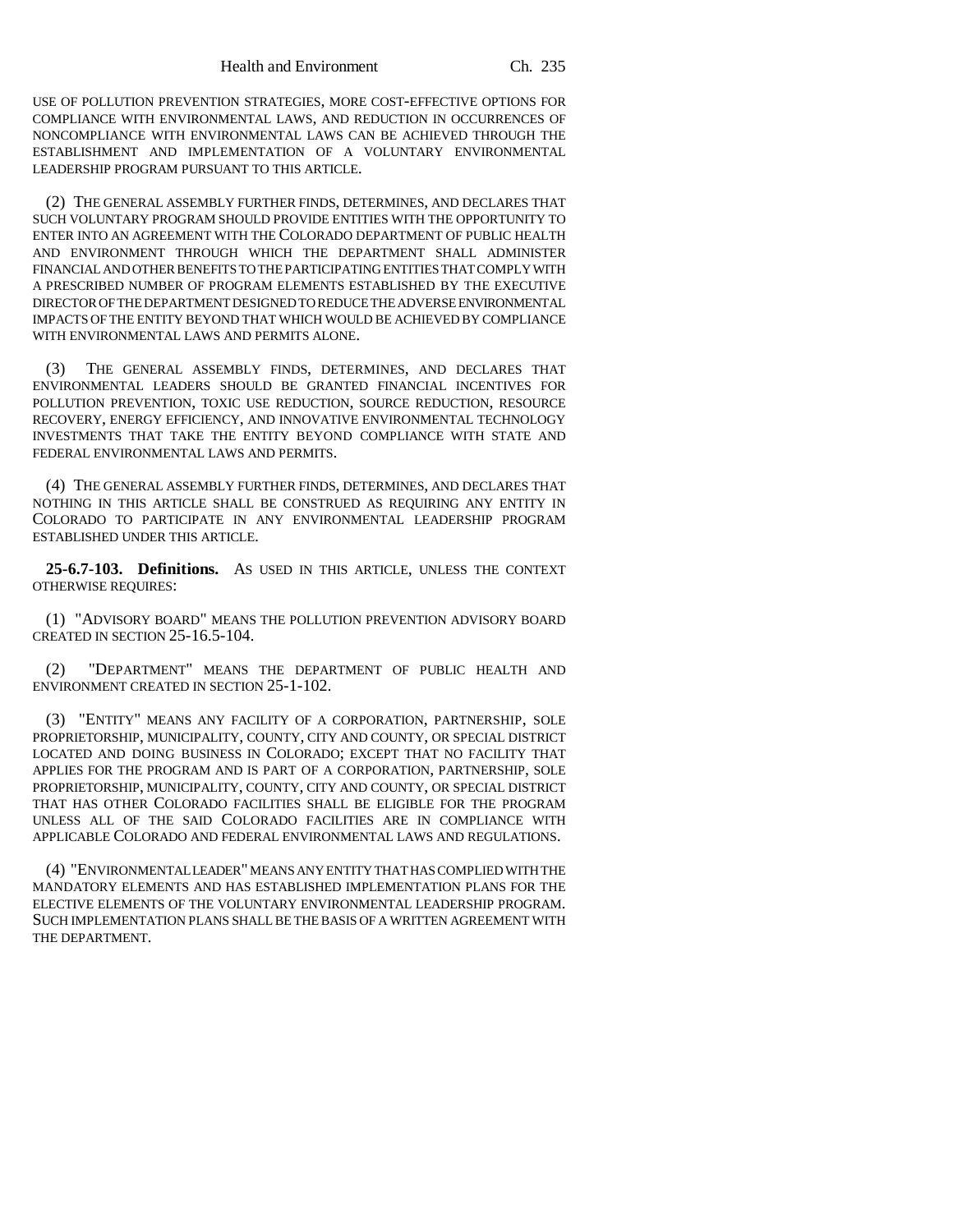#### Ch. 235 Health and Environment

(5) "EXECUTIVE DIRECTOR" MEANS THE EXECUTIVE DIRECTOR OF THE DEPARTMENT.

(6) "HAZARDOUS SUBSTANCE" OR "TOXIC SUBSTANCE" MEANS THOSE CHEMICALS DEFINED AS HAZARDOUS SUBSTANCES UNDER SECTION 313 OF THE FEDERAL "SUPERFUND AMENDMENTS AND REAUTHORIZATION ACT OF 1986" ("SARA TITLE III"), INCLUDING ANY SUBSEQUENT AMENDMENTS, AND SECTIONS 101 (14) AND 102 OF THE FEDERAL "COMPREHENSIVE ENVIRONMENTAL RESPONSE, COMPENSATION AND LIABILITY ACT" ("CERCLA"), AS AMENDED.

(7) "POLLUTION PREVENTION" HAS THE SAME MEANING AS SET FORTH IN SECTION 25-16.5-103 (6).

(8) "PROGRAM" MEANS THE VOLUNTARY ENVIRONMENTAL LEADERSHIP PROGRAM CREATED PURSUANT TO THIS ARTICLE.

(9) "SERIOUS VIOLATION" MEANS:

(a) VIOLATIONS THAT ARE PRONE TO CAUSE SIGNIFICANT IMPACT TO HUMAN HEALTH OR TO THE ENVIRONMENT;

(b) A PATTERN OF VIOLATIONS THAT DEMONSTRATE MANAGEMENT SYSTEMS ARE NOT ADEQUATE TO ADDRESS ENVIRONMENTAL ISSUES; OR

(c) CONVICTIONS FOR VIOLATIONS OF ENVIRONMENTAL LAWS OR OUT-OF-COURT SETTLEMENTS OF FORMAL CHARGES OF SUCH CRIMINAL VIOLATIONS.

(10) "SOURCE REDUCTION" MEANS ANY PRACTICE AS DESCRIBED IN SECTION 25-16.5-103 (11).

(11) "TOXIC USE REDUCTION" HAS THE SAME MEANING AS SET FORTH IN SECTION  $25-16.5-103(9)$ .

**25-6.7-104. Powers and duties of the department.** (1) THE EXECUTIVE DIRECTOR, AFTER CONSULTATION WITH REPRESENTATIVES FROM THE REGULATED COMMUNITY, LOCAL GOVERNMENTS, ENVIRONMENTAL ADVOCACY GROUPS, AND OTHER INTERESTED CITIZENS, SHALL DEVELOP AND IMPLEMENT A VOLUNTARY ENVIRONMENTAL LEADERSHIP PROGRAM IN ACCORDANCE WITH THIS ARTICLE.

(2) THE DEPARTMENT SHALL ADMINISTER THE PROGRAM.

(3) PARTICIPATION IN THE PROGRAM BY ANY ENTITY IS VOLUNTARY AND IS SUBJECT TO REVIEW EVERY THREE YEARS.

(4) THE EXECUTIVE DIRECTOR MAY SEEK THE ADVICE OF AND CONSULT WITH THE ADVISORY BOARD ON MATTERS RELATED TO THE IMPLEMENTATION AND ADMINISTRATION OF THE PROGRAM.

**25-6.7-105. Eligibility and application requirements.** (1) THE EXECUTIVE DIRECTOR SHALL DETERMINE MANDATORY PROGRAM ELEMENTS FOR PARTICIPANTS IN THE PROGRAM. MANDATORY ELEMENTS SHALL INCLUDE: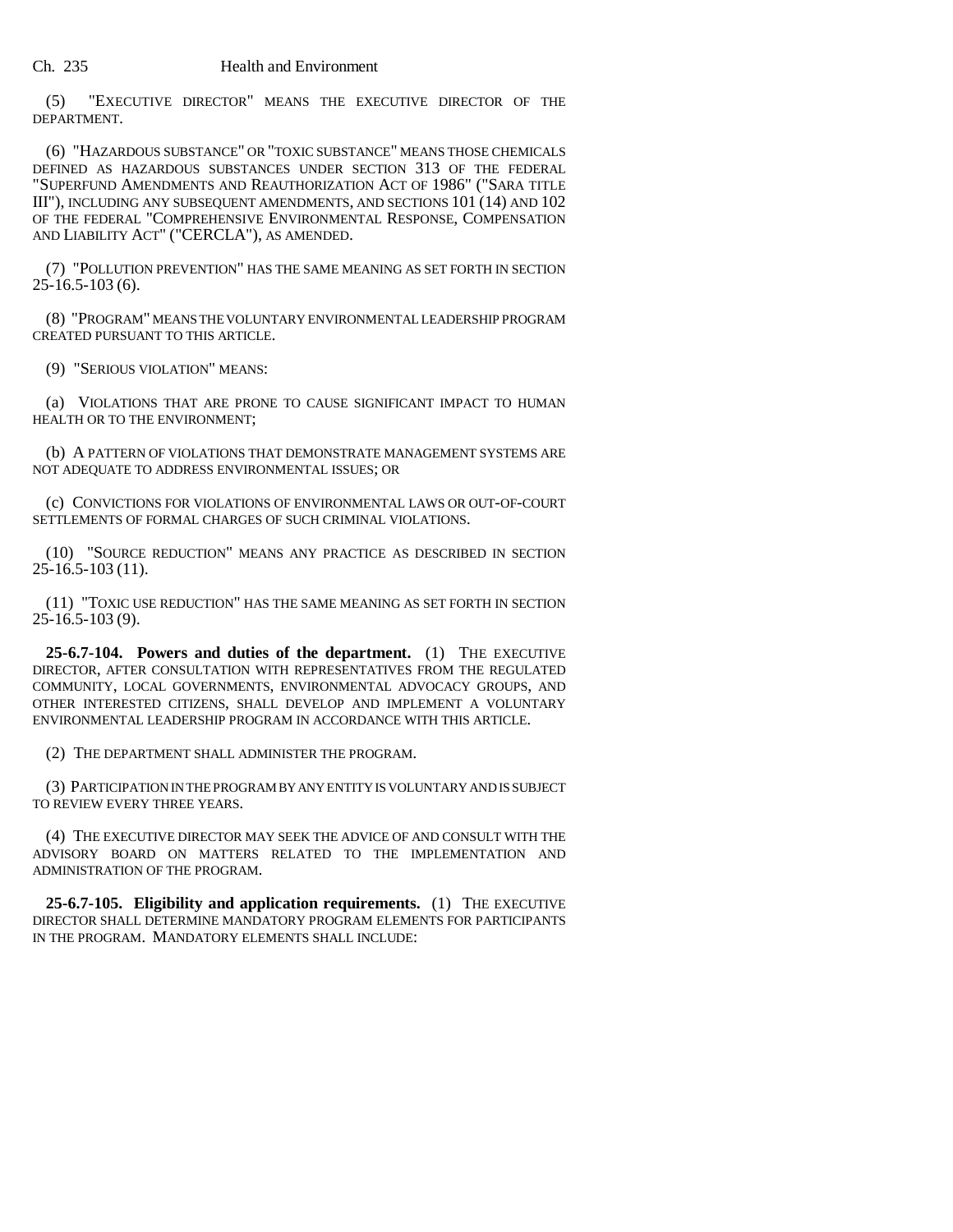(a) EVIDENCE OF NO SERIOUS VIOLATIONS OF ALL APPLICABLE STATE AND FEDERAL ENVIRONMENTAL LAWS AND PERMITS FOR A MINIMUM OF THREE YEARS IMMEDIATELY PRIOR TO THE DATE OF SUBMISSION OF THE APPLICATION FOR PARTICIPATION IN THE PROGRAM;

(b) EVIDENCE THAT NO SETTLEMENT AGREEMENT HAS BEEN ENTERED INTO AND THAT NO COMPLIANCE OR CONSENT ORDER HAS BEEN ISSUED FOR SERIOUS VIOLATIONS OF ENVIRONMENTAL LAWS AND PERMITS FOR THE THREE YEARS IMMEDIATELY PRIOR TO THE DATE OF SUBMISSION OF THE APPLICATION FOR PARTICIPATION IN THE PROGRAM;

(c) THE EXISTENCE AND MAINTENANCE OF AN ENVIRONMENTAL MANAGEMENT SYSTEM TO INCLUDE, AS APPROPRIATE, MANAGEMENT-APPROVED ENVIRONMENTAL POLICIES, RELEVANT PROCEDURES TO ACHIEVE ENVIRONMENTAL COMPLIANCE AND EMPLOYEE TRAINING PROGRAMS, COMPLIANCE AUDIT PROGRAMS, AND COMMUNICATION PROGRAMS RELATED TO ENVIRONMENTAL COMPLIANCE;

(d) THE EXISTENCE AND MAINTENANCE OF AN ENVIRONMENTAL COMPLIANCE AUDIT PROGRAM TO ASSESS COMPLIANCE WITH ENVIRONMENTAL LAWS, CORRECT NONCOMPLIANCE WITHIN A REASONABLE PERIOD OF TIME, AND REPORT AUDIT FINDINGS AS REQUIRED BY LAW;

(e) THE EXISTENCE AND MAINTENANCE OF A POLLUTION PREVENTION PROGRAM OR PLAN WITH SPECIFIC GOALS AND COMMITTED ACTIONS TO SIGNIFICANTLY REDUCE RELEASES OF POLLUTANTS OR THE USE OF RESOURCES BEYOND THE REDUCTIONS REQUIRED BY LAW OR PERMIT. THE AMOUNT OF THE REDUCTION WILL AID THE EXECUTIVE DIRECTOR IN PRIORITIZING THE ENVIRONMENTAL LEADERS FOR THE PURPOSE OF RECEIPT OF ANY AVAILABLE FINANCIAL INCENTIVES.

(f) THE EXISTENCE AND MAINTENANCE OF VERIFIABLE, QUANTITATIVE AND QUALITATIVE MEASURES OR METHODS THAT DOCUMENT COMPLIANCE WITH ENVIRONMENTAL REQUIREMENTS, RESOURCE CONSERVATION GOALS, AND POLLUTION PREVENTION PERFORMANCE GOALS.

(2) (a) THE EXECUTIVE DIRECTOR SHALL ESTABLISH ALTERNATIVE ELECTIVE PROGRAM ELEMENTS IN ADDITION TO THE MANDATORY PROGRAM ELEMENTS AND APPLICATION REQUIREMENTS. ENTITIES APPLYING TO PARTICIPATE IN THE PROGRAM SHALL SELECT FROM AMONG SUCH ALTERNATIVE ELECTIVE PROGRAM ELEMENTS AND COMPLETE THOSE SELECTED WITHIN A SPECIFIED TIME PERIOD. THE NUMBER OF ELECTIVE PROGRAM ELEMENTS SHALL BE BASED ON THE SIZE OF THE ENTITY AS DETERMINED BY THE EXECUTIVE DIRECTOR. ALL ELECTIVE PROGRAM ELEMENTS SHALL BE DESIGNED TO RESULT IN MEASURABLE IMPROVEMENT AND ENHANCEMENT OF THE ENVIRONMENTAL QUALITY OF THE STATE OF COLORADO OR SHALL BE ACTIVITIES THAT ARE BENEFICIAL TO THE ENVIRONMENT. ELECTIVE PROGRAM ELEMENTS MAY INCLUDE, BUT NEED NOT BE LIMITED TO:

(I) DEVELOPMENT AND MAINTENANCE OF PROGRAMS THAT PROVIDE TECHNICAL ASSISTANCE OR MENTORING TO ONE OR MORE SPECIFIED ORGANIZATIONS TO ENCOURAGE TECHNOLOGY TRANSFERS;

(II) ACTIVE PARTICIPATION IN INDUSTRY OR BUSINESS ENVIRONMENTAL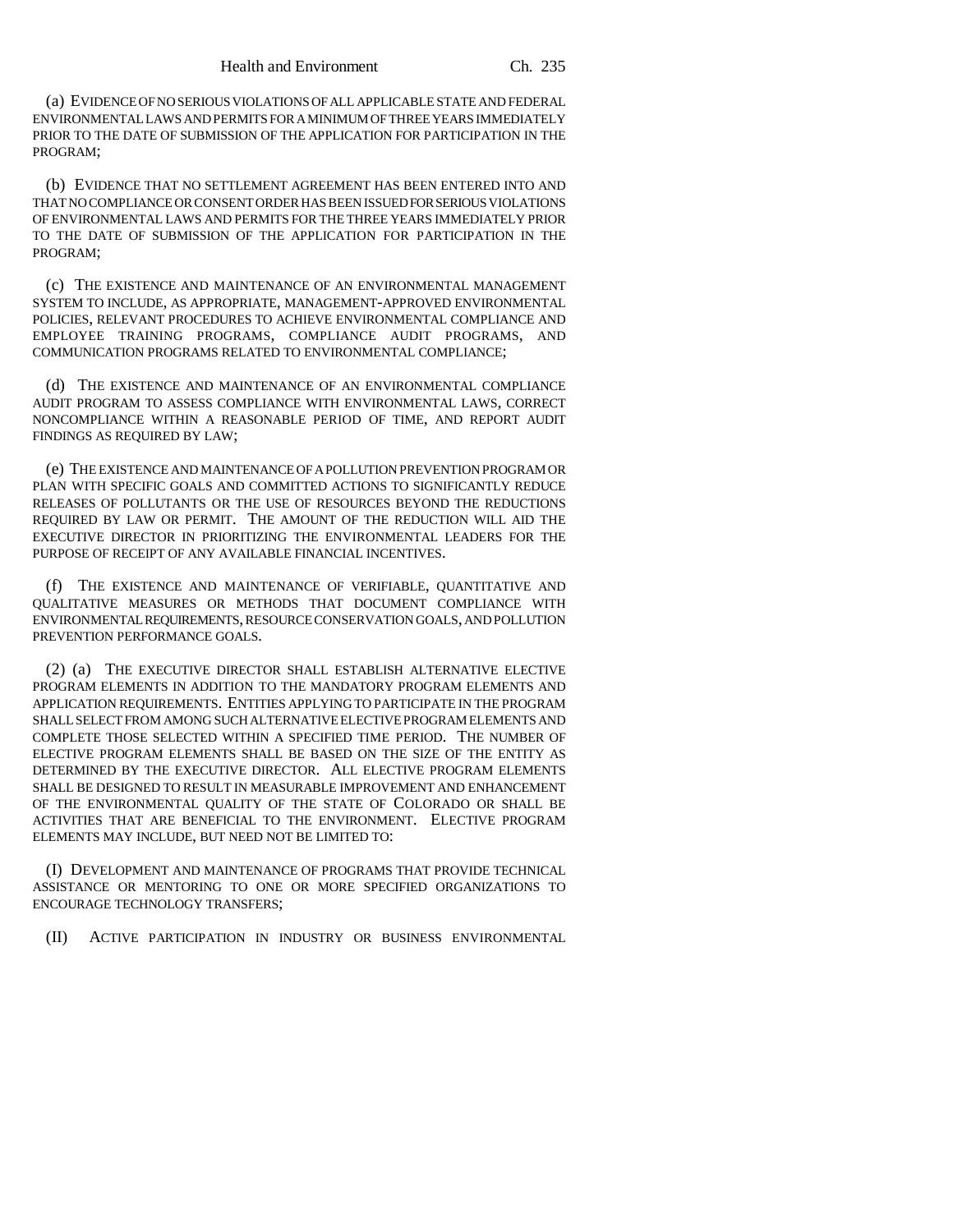IMPROVEMENT PROGRAMS;

(III) ACTIVE PARTICIPATION OR IMPLEMENTATION OF ONE OR MORE RECOGNIZED VOLUNTARY ENVIRONMENTAL PROGRAMS, SUCH AS TRIP REDUCTION;

(IV) PUBLICATION AND PUBLIC DISTRIBUTION OF ANNUAL ENVIRONMENTAL PERFORMANCE SUMMARY REPORTS;

(V) PROMOTION, SPONSORSHIP, AND PARTICIPATION IN COMMUNITY ENVIRONMENTAL AND ADVISORY PROGRAMS;

(VI) DEVELOPMENT AND MAINTENANCE OF MANAGEMENT PROGRAMS THAT ENCOURAGE AND REWARD EMPLOYEES FOR MEETING OR EXCEEDING REQUIREMENTS OF ENVIRONMENTAL LAWS OR PERMITS, AND FOR PARTICIPATION IN VOLUNTARY ENVIRONMENTAL ACTIVITIES;

(VII) DEVELOPMENT OR IMPLEMENTATION OF PROGRAMS THAT REDUCE ADVERSE ENVIRONMENTAL IMPACT OF DEVELOPMENT, MANUFACTURE, DISTRIBUTION, AND MARKETING OF THE ENTITY'S PRODUCTS OR SERVICES;

(VIII) EVALUATION AND REVISION OF ENVIRONMENTAL MANAGEMENT SYSTEMS TO UPDATE AND STRENGTHEN ENVIRONMENTAL POLICIES, PROCEDURES, GOALS, AND EMPLOYEE TRAINING PROGRAMS;

(IX) ACQUISITION AND MAINTENANCE OF NATIONAL OR INTERNATIONAL ENVIRONMENTAL CERTIFICATION OR SELF-REGISTRATION IN THE SAME.

(b) THE EXECUTIVE DIRECTOR MAY ESTABLISH ADDITIONAL ALTERNATIVE ELECTIVE PROGRAM ELEMENTS SO LONG AS SUCH ELEMENTS ARE DESIGNED TO RESULT IN THE MEASURABLE IMPROVEMENT AND ENHANCEMENT OF THE ENVIRONMENTAL QUALITY OF THE STATE OF COLORADO. ANY ADDITIONAL ALTERNATIVE ELECTIVE PROGRAM ELEMENTS ESTABLISHED BY THE EXECUTIVE DIRECTOR SHALL HAVE A REASONABLE NEXUS TO THE INDUSTRY OR BUSINESS OF THE ENTITY TO WHICH IT APPLIES.

(3) THE EXECUTIVE DIRECTOR SHALL DETERMINE APPLICATION REQUIREMENTS AND ESTABLISH APPLICATION FORMS FOR ENTITIES TO SUBMIT PROPOSALS TO PARTICIPATE IN THE PROGRAM. THE DEPARTMENT SHALL REVIEW ALL APPLICATIONS SUBMITTED FOR THE PROGRAM AND SHALL NOTIFY THE ENTITY THAT THE APPLICATION IS COMPLETE OR THAT THE APPLICATION IS INCOMPLETE. IF THE APPLICATION IS INCOMPLETE, THE DEPARTMENT SHALL DESCRIBE WHAT ADDITIONAL INFORMATION IS REQUIRED TO COMPLETE THE APPLICATION. THE ENTITY MAY CORRECT THE APPLICATION AND RESUBMIT IT AT ANY TIME.

**25-6.7-106. Application review and authority to enter into agreement.** (1) THE EXECUTIVE DIRECTOR SHALL REVIEW ALL COMPLETED APPLICATIONS WITHIN A REASONABLE PERIOD OF TIME. IF THE EXECUTIVE DIRECTOR DETERMINES THAT THE APPLICATION MEETS THE REQUIREMENTS FOR THE PROGRAM, THE EXECUTIVE DIRECTOR SHALL NOTIFY THE ENTITY IN WRITING, AND THE APPLICATION SHALL BE INCORPORATED INTO A WRITTEN AGREEMENT. IF THE EXECUTIVE DIRECTOR DETERMINES THAT THE APPLICATION DOES NOT MEET THE REQUIREMENTS OF THE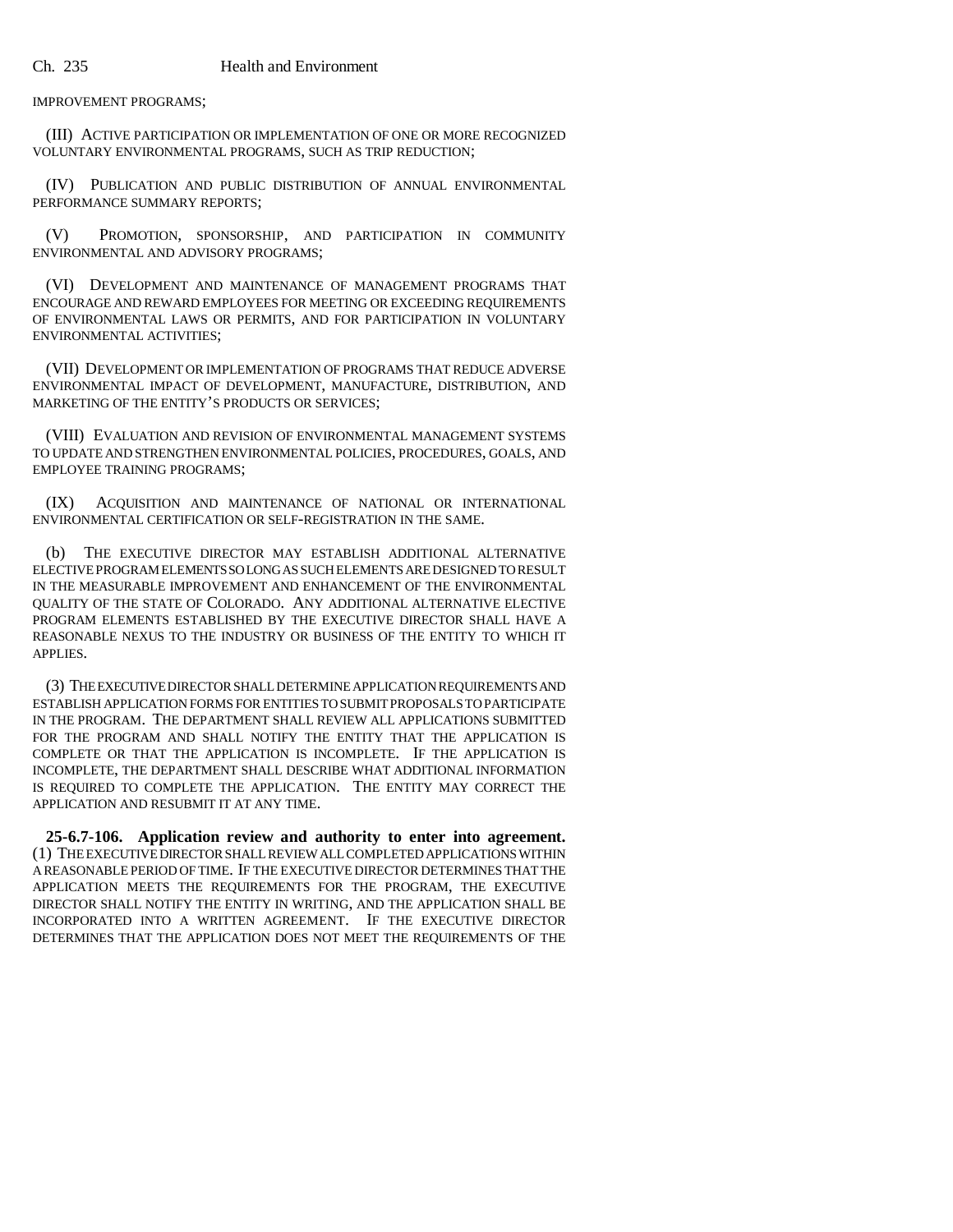PROGRAM, THE EXECUTIVE DIRECTOR SHALL NOTIFY THE ENTITY IN WRITING AND SHALL PROVIDE AN ADEQUATE OPPORTUNITY FOR THE ENTITY TO ADDRESS THE OUTSTANDING ITEMS.

(2) THE EXECUTIVE DIRECTOR MAY ENTER INTO ONE OR MORE AGREEMENTS WITH AN ENTITY AS NECESSARY TO IMPLEMENT THE PROVISIONS OF THIS ARTICLE. SUCH AGREEMENT SHALL DESCRIBE THE INCENTIVES TO BE PROVIDED TO THE ENTITY.

(3) THE FOLLOWING DOCUMENTS SHALL BE MADE AVAILABLE FOR PUBLIC REVIEW:

(a) THE APPLICATION, INCLUDING DOCUMENTATION OF COMPLIANCE WITH ENVIRONMENTAL LAWS AND PERMITS APPLICABLE TO THE FACILITY OVER THE LAST THREE YEARS, INFORMATION REGARDING AN APPROPRIATE ENVIRONMENTAL MANAGEMENT SYSTEM, A DESCRIPTION OF THE CURRENT STATUS OF PROPOSED PERFORMANCE INDICATORS, AND AN OUTLINE OF THE MEASURES BY WHICH THE PROGRAM WILL BE EVALUATED;

(b) THE EXECUTIVE DIRECTOR'S DETERMINATION REGARDING THE APPLICATION; AND

(c) THE AGREEMENT DESCRIBED IN SUBSECTIONS (1) AND (2) OF THIS SECTION.

**25-6.7-107. Withdrawal and termination from the program.** (1) ANY ENTITY MAY ELECT TO WITHDRAW FROM PARTICIPATION IN THE PROGRAM AT ANY TIME UPON WRITTEN NOTICE TO THE EXECUTIVE DIRECTOR.

(2) THE EXECUTIVE DIRECTOR SHALL TERMINATE THE PARTICIPATION OF ANY ENTITY IN THE PROGRAM IF A SERIOUS VIOLATION IS DISCOVERED OR OCCURS AND SUCH VIOLATION IS NOT PROPERLY DISCLOSED IN ACCORDANCE WITH THE LAW OR IS NOT CORRECTED OR REMEDIATED IN A TIMELY MANNER TO THE SATISFACTION OF THE EXECUTIVE DIRECTOR.

(3) THE EXECUTIVE DIRECTOR MAY CONTINUE THE PARTICIPATION OF AN ENTITY IN THE PROGRAM IF A SERIOUS VIOLATION IS DISCOVERED OR OCCURS AND SUCH VIOLATION IS PROPERLY DISCLOSED IN ACCORDANCE WITH LAW AND IS CORRECTED OR REMEDIATED IN A TIMELY MANNER TO THE SATISFACTION OF THE EXECUTIVE DIRECTOR.

(4) (a) AN ENTITY'S PARTICIPATION IN THE PROGRAM SHALL BE SUSPENDED FROM THE TIME THE SERIOUS VIOLATION IS DISCOVERED OR OCCURS UNTIL THE TIME THAT IT IS CORRECTED OR REMEDIATED TO THE SATISFACTION OF THE EXECUTIVE DIRECTOR.

(b) THE EXECUTIVE DIRECTOR SHALL ESTABLISH WRITTEN POLICY AND CRITERIA THAT SET FORTH CIRCUMSTANCES UNDER WHICH AN ENTITY'S PARTICIPATION SHALL BE TERMINATED.

(5) IF THE EXECUTIVE DIRECTOR DETERMINES AT ANY TIME THAT AN ENTITY IS FAILING TO PERFORM OR ACCOMPLISH ANY OF THE AGREED UPON REQUIREMENTS OF THE PROGRAM, AND IF, AFTER WRITTEN NOTICE TO THE ENTITY, THE ENTITY DOES NOT COME INTO CONFORMANCE WITHIN A REASONABLE PERIOD OF TIME, THE EXECUTIVE DIRECTOR MAY TERMINATE THE ENTITY'S PARTICIPATION IN THE PROGRAM.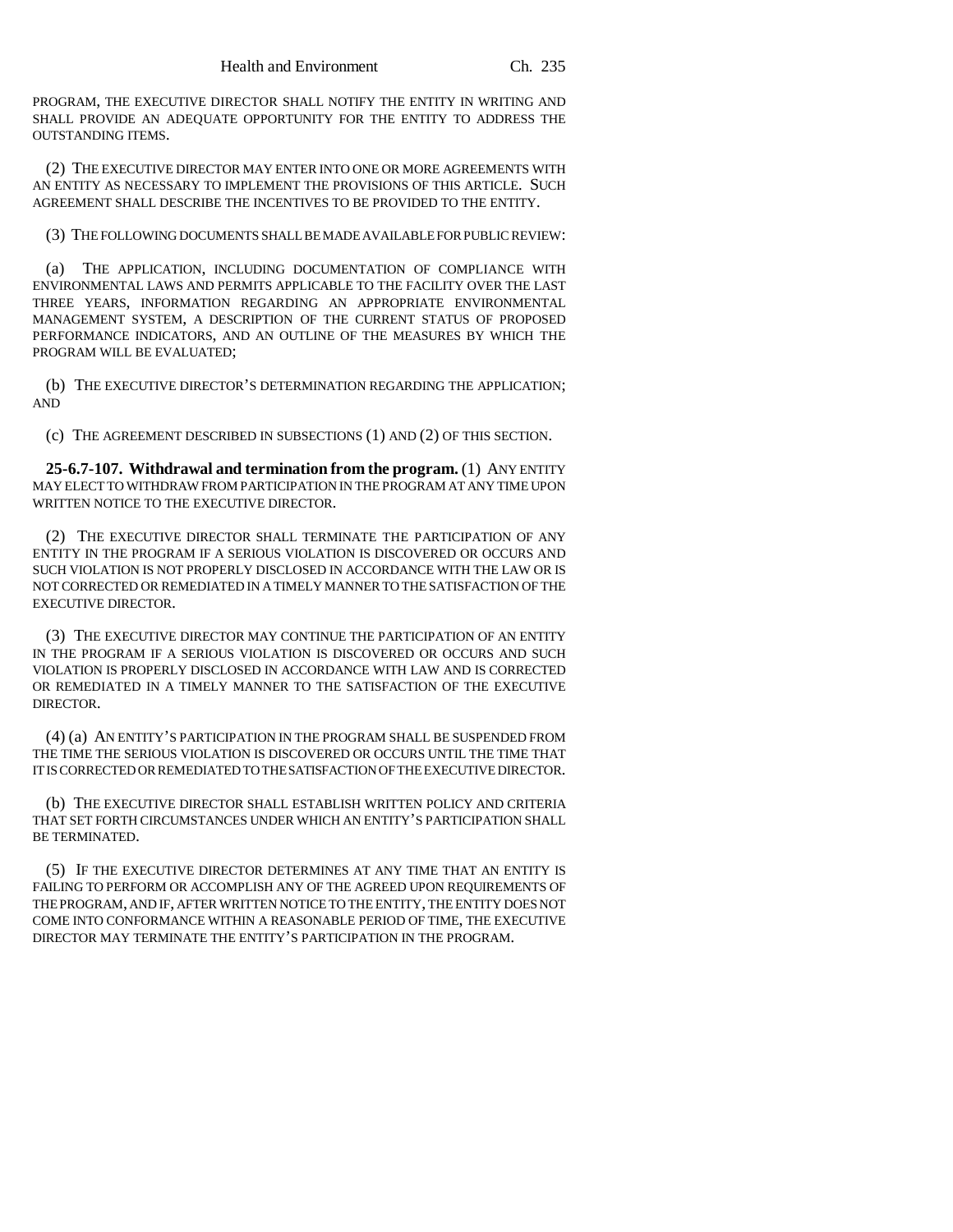#### Ch. 235 Health and Environment

(6) ALL INCENTIVES PROVIDED BY THE STATE PURSUANT TO SECTION 25-6.7-108 SHALL BE WITHDRAWN, EFFECTIVE UPON TERMINATION OR WITHDRAWAL OF THE ENTITY'S PARTICIPATION IN THE PROGRAM. IF AN ENTITY WITHDRAWS OR IS TERMINATED FROM THE PROGRAM, ANY UNUSED INCENTIVES WILL BE FORFEITED.

**25-6.7-108. Incentives provided by the state of Colorado.** (1) THE EXECUTIVE DIRECTOR SHALL ESTABLISH AND PROVIDE INCENTIVES TO BE GRANTED TO ANY ENTITY THAT COMPLIES WITH ALL OF THE MANDATORY PROGRAM ELEMENTS AND THE PRESCRIBED NUMBER OF ELECTIVE PROGRAM ELEMENTS, AS DETERMINED BY THE EXECUTIVE DIRECTOR. ANY SUCH ENTITY MAY SELECT SOME OR ALL OF THE INCENTIVES ESTABLISHED PURSUANT TO THIS SUBSECTION (1). SUCH INCENTIVES MAY INCLUDE, BUT NEED NOT BE LIMITED TO:

(a) FORMAL PUBLIC RECOGNITION BY THE GOVERNOR AND THE DEPARTMENT AT LEAST ANNUALLY TO INCLUDE, BUT NOT BE LIMITED TO:

(I) STATE OF COLORADO PREFERRED VENDOR STATUS;

(II) AWARDS;

(III) PUBLIC ANNOUNCEMENTS; AND

(IV) NEWS RELEASES.

(b) GREATER RELIANCE BY THE DEPARTMENT ON THE ENTITY'S SELF-MONITORING, SELF-REPORTING, SELF-CERTIFICATION, OR THIRD-PARTY CERTIFICATION TO DEMONSTRATE COMPLIANCE WITH ENVIRONMENTAL LAWS AND PERMITS, WHICH MAY RESULT IN FEWER INSPECTIONS;

(c) ACCELERATION OF REVIEW AND PROCESSING OF PERMIT APPLICATIONS;

(d) ABILITY TO CONSOLIDATE PERMIT APPLICATIONS FOR EACH FACILITY OF THE ENTITY WITH ONE REPRESENTATIVE FROM THE DEPARTMENT RESPONSIBLE FOR ALL PERMITTING COMMUNICATIONS WITH THE ENTITY;

(e) CONSOLIDATION AND SIMPLIFICATION OF REPORTING AND MONITORING REQUIREMENTS;

(f) EXTENSION OF TERMS OF ENVIRONMENTAL PERMITS UP TO THE MAXIMUM AUTHORIZED UNDER THE RELEVANT ENVIRONMENTAL LAWS;

(g) ABILITY TO OBTAIN ADDITIONAL CREDITS FOR REDUCTIONS IN EMISSIONS OR DISCHARGES THAT EXCEED MINIMUM LEGAL REQUIREMENTS UNDER ANY OPERATING EMISSIONS OR DISCHARGE TRADING OR CREDIT PROGRAM THAT HAS BEEN OR MAY BE ESTABLISHED.

(2) (a) THE EXECUTIVE DIRECTOR SHALL ALSO ESTABLISH AND PROVIDE FINANCIAL INCENTIVES AVAILABLE THROUGH THE PROGRAM. FINANCIAL INCENTIVES SHALL BE GRADUATED IN AMOUNT IN ORDER TO PROVIDE GREATER PROPORTIONAL MONETARY GRANTS OR REBATES TO SMALLER ENTITIES AS DETERMINED BY THE EXECUTIVE DIRECTOR BY THE SIZE OF THE ENVIRONMENTAL BENEFIT PROVIDED BY THE ENTITY'S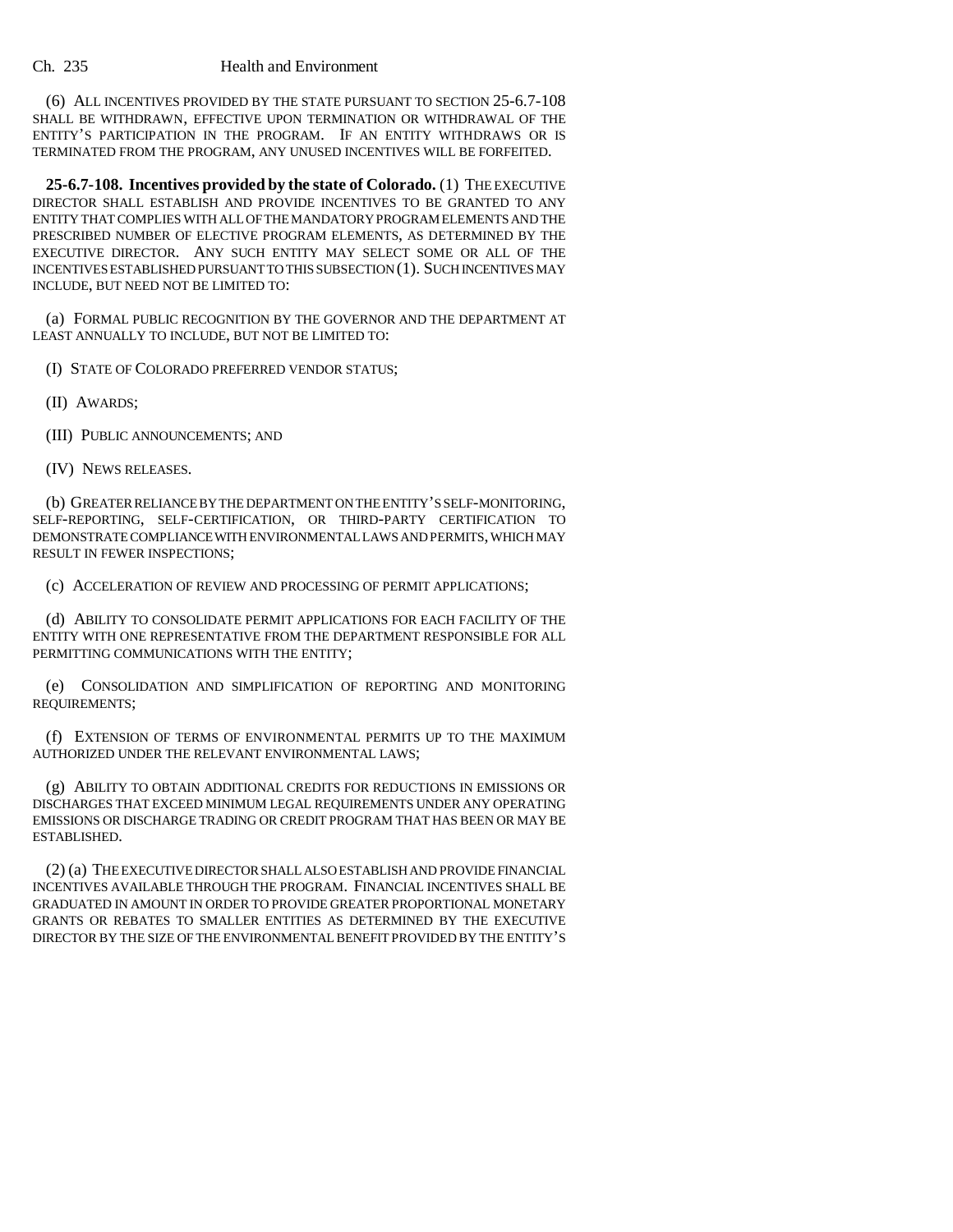#### ACTIONS.

(b) NO FINANCIAL INCENTIVES SHALL BE AWARDED UNLESS THE EXECUTIVE DIRECTOR HAS FIRST DETERMINED THAT THE ENTITY APPLYING FOR THE FINANCIAL INCENTIVE HAS PERFORMED ALL OF THE MANDATORY PROGRAM ELEMENTS AND THE PRESCRIBED NUMBER OF ELECTIVE PROGRAM ELEMENTS. ENTITIES MAY ONLY SELECT ONE OF THE FINANCIAL INCENTIVES ESTABLISHED UNDER THIS SUBSECTION (2).

(c) THE EXECUTIVE DIRECTOR MAY ESTABLISH THE FOLLOWING FINANCIAL INCENTIVES:

(I) DOLLAR CREDITS TO BE APPLIED AGAINST FUTURE OBLIGATIONS OF THE ENTITY UNDER STATE ENVIRONMENTAL LAWS, EXCLUDING FINES OR PENALTIES ASSESSED FOR VIOLATIONS OF ENVIRONMENTAL LAWS. THE AMOUNT OF SUCH CREDITS SHALL BE BASED ON THE SIZE OF THE ENTITY AND THE AMOUNT OF THE TOTAL VERIFIABLE COSTS INVESTED BY THE ENVIRONMENTAL LEADER TO IMPLEMENT THE ELECTIVE ELEMENTS OF THE PROGRAM AND SHALL NOT EXCEED A TOTAL AMOUNT OF TEN THOUSAND DOLLARS IN ANY THREE-YEAR PERIOD.

(II) DOLLAR REBATES OR CREDITS BASED ON A PERCENTAGE OF PERMIT AND EMISSION FEES ASSESSED UNDER STATE ENVIRONMENTAL LAWS. PERCENTAGE AMOUNTS ARE TO BE DETERMINED BASED ON THE SIZE OF THE ENTITY.

(d) THE DEPARTMENT SHALL REQUEST APPROPRIATIONS ANNUALLY FOR ENVIRONMENTAL PROGRAMS THAT REQUIRE ADDITIONAL FUNDING DUE TO THE AWARD OF DOLLAR CREDITS OR REBATES. IF ANNUAL APPROPRIATIONS ARE NOT SUFFICIENT TO PROVIDE FUNDING FOR THESE PROGRAMS, THE EXECUTIVE DIRECTOR MAY LIMIT THE AVAILABILITY OF FINANCIAL INCENTIVES.

**25-6.7-109. Environmental leadership pollution prevention revolving fund program - creation.** (1) THE EXECUTIVE DIRECTOR SHALL ESTABLISH AND ADMINISTER AN ENVIRONMENTAL LEADERSHIP POLLUTION PREVENTION REVOLVING FUND PROGRAM TO PROVIDE LOW COST LOANS FOR POLLUTION PREVENTION, TOXIC USE REDUCTION, SOURCE REDUCTION, RESOURCE RECOVERY, ENERGY EFFICIENCY, AND INNOVATIVE ENVIRONMENTAL TECHNOLOGY ACTIVITIES. SUCH LOANS SHALL BE FUNDED FROM MONEYS CONTRIBUTED TO THE ENVIRONMENTAL LEADERSHIP POLLUTION PREVENTION REVOLVING FUND CREATED IN SUBSECTION (2) OF THIS SECTION. THE DEPARTMENT SHALL HAVE THE AUTHORITY TO ENTER INTO ONE OR MORE AGREEMENTS WITH STATE OR LOCAL AGENCIES, OTHER PUBLIC ENTITIES, POLITICAL SUBDIVISIONS, OR AUTHORITIES OF THE STATE, AS NECESSARY, TO IMPLEMENT THE PROVISIONS OF THIS SECTION.

(2) THERE IS HEREBY ESTABLISHED IN THE STATE TREASURY A FUND TO BE KNOWN AS THE ENVIRONMENTAL LEADERSHIP POLLUTION PREVENTION REVOLVING FUND THAT CONSISTS OF MONEYS MADE AVAILABLE PURSUANT TO LAW AND GIFTS, DONATIONS, AND GRANTS ACCEPTED PURSUANT TO SUBSECTION (3) OF THIS SECTION. SUCH MONEYS SHALL BE DEDICATED AND CONTINUOUSLY APPROPRIATED TO THE DEPARTMENT FOR THE EXCLUSIVE PURPOSE OF FUNDING THE ENVIRONMENTAL LEADERSHIP POLLUTION PREVENTION REVOLVING FUND PROGRAM CREATED PURSUANT TO THIS SECTION; EXCEPT THAT FUNDS SHALL BE SUBJECT TO ANNUAL APPROPRIATION BY THE GENERAL ASSEMBLY TO THE DEPARTMENT FOR THE PURPOSE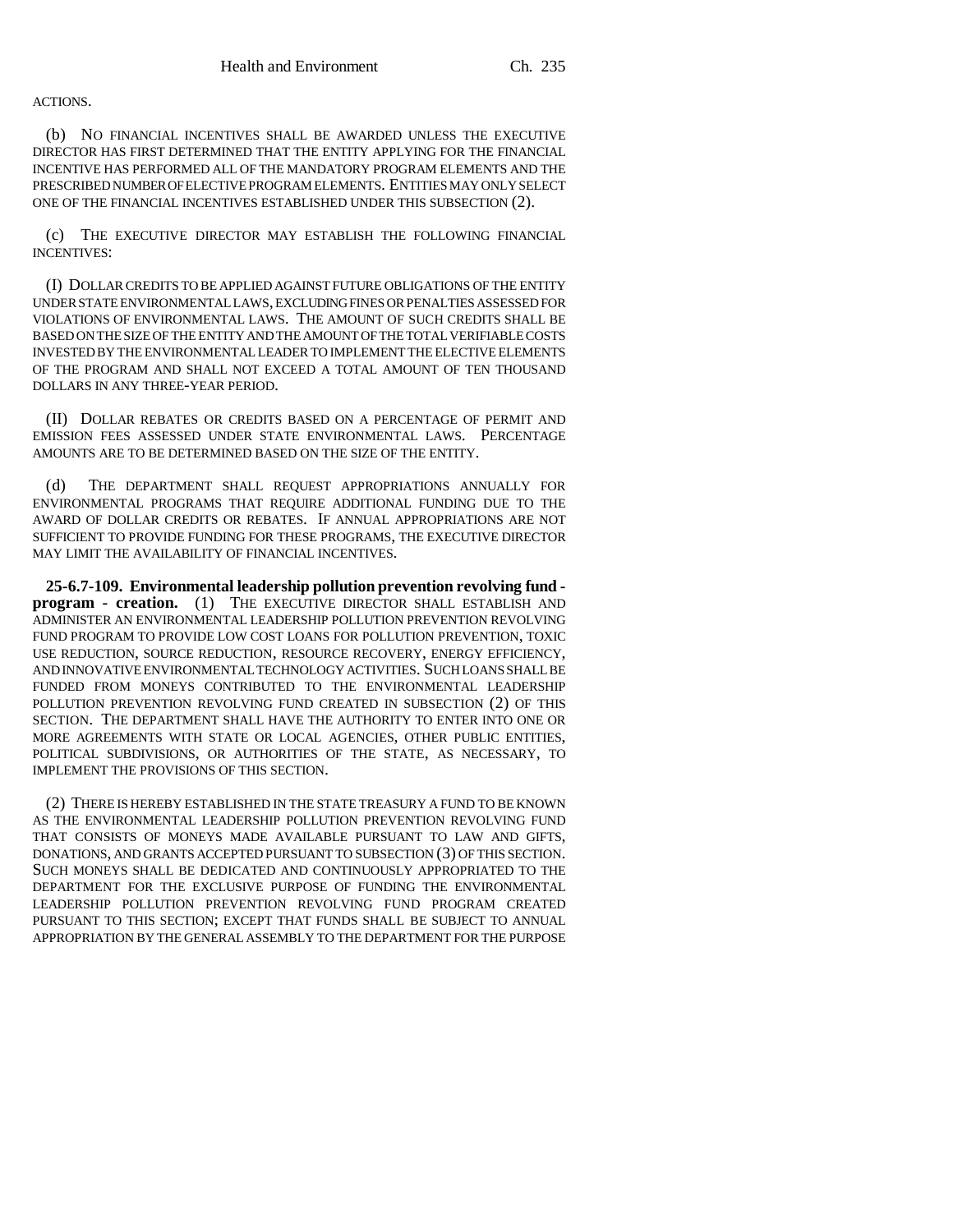#### Ch. 235 Health and Environment

OF COVERING THE REASONABLE COSTS OF ADMINISTERING THE ENVIRONMENTAL LEADERSHIP POLLUTION PREVENTION REVOLVING FUND PROGRAM. ALL INTEREST DERIVED FROM THE DEPOSIT AND INVESTMENT OF MONEYS IN THE FUND SHALL BE CREDITED TO THE FUND. AT THE END OF ANY FISCAL YEAR, ALL UNEXPENDED OR UNENCUMBERED MONEYS IN THE FUND SHALL REMAIN IN THE FUND AND SHALL NOT BE CREDITED OR TRANSFERRED TO THE GENERAL FUND OR ANY OTHER FUND.

(3) THE EXECUTIVE DIRECTOR MAY ACCEPT GIFTS, DONATIONS, AND GRANTS FOR ANY PURPOSE CONNECTED WITH THE ENVIRONMENTAL LEADERSHIP POLLUTION PREVENTION REVOLVING FUND PROGRAM, BUT SHALL NOT SOLICIT SUCH GIFTS, DONATIONS, OR GRANTS. THE EXECUTIVE DIRECTOR SHALL DIRECT THE DISPOSITION OF ALL GIFTS, DONATIONS, AND GRANTS FOR ANY PURPOSE CONSISTENT WITH THE TERMS AND CONDITIONS UNDER WHICH ANY SUCH GIFT, DONATION, OR GRANT WAS MADE.

**25-6.7-110. Review - repeal.** (1) THIS ARTICLE SHALL BE REVIEWED BY THE DEPARTMENT AND THE ADVISORY BOARD TO ASSESS ITS EFFECTIVENESS IN IMPROVING THE ENVIRONMENT OF THE STATE AND REPORT THE RESULTS OF SUCH REVIEW TO THE GENERAL ASSEMBLY AND THE GOVERNOR ON OR BEFORE JANUARY 3, 2003.

(2) THIS ARTICLE IS REPEALED, EFFECTIVE DECEMBER 31, 2003.

**SECTION 2.** 24-21-104 (3) (d), Colorado Revised Statutes, is amended BY THE ADDITION OF A NEW SUBPARAGRAPH to read:

**24-21-104. Fees of secretary of state.** (3) (d) (IV) NOTWITHSTANDING ANY PROVISION OF PARAGRAPH (b) OF THIS SUBSECTION (3) TO THE CONTRARY, ON JULY 1, 1998, THE STATE TREASURER SHALL DEDUCT FIVE HUNDRED THOUSAND DOLLARS FROM THE DEPARTMENT OF STATE CASH FUND AND TRANSFER SUCH SUM TO THE ENVIRONMENTAL LEADERSHIP POLLUTION PREVENTION REVOLVING FUND, CREATED IN SECTION 25-6.7-109 (2), C.R.S.

**SECTION 3. Appropriation - adjustments in 1998 long bill.** (1) In addition to any other appropriation, there is hereby appropriated, out of any moneys in the environmental leadership pollution prevention revolving fund, created in section 25-6.7-109 (2), Colorado Revised Statutes, not otherwise appropriated, to the department of public health and environment, administration and support, for implementation of the environmental leadership pollution prevention revolving fund program, for the fiscal year beginning July 1, 1998, the sum of four hundred ninety-three thousand nine hundred eighty dollars (\$493,980), or so much thereof as may be necessary, for the implementation of this act.

(2) For the implementation of this act, appropriations made in the annual general appropriation act for the fiscal year beginning July 1, 1998, shall be adjusted as follows:

(a) The appropriation to the department of public health and environment, administration and support, legal services, is increased by one thousand nine hundred twenty dollars (\$1,920). Such sum shall be from cash funds exempt from the environmental leadership pollution prevention revolving fund.